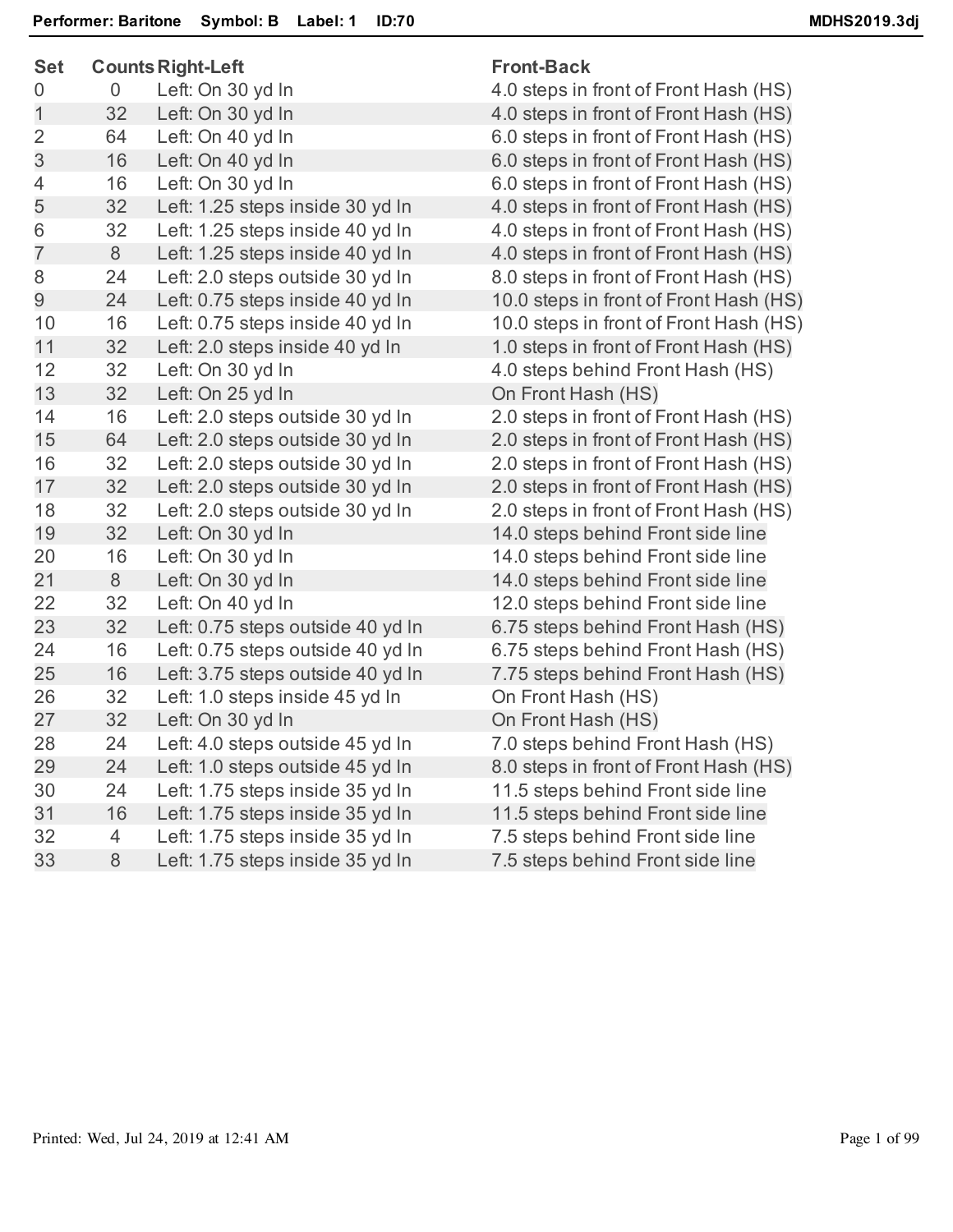| <b>Set</b>     |    | <b>Counts Right-Left</b>          | <b>Front-Back</b>                       |  |
|----------------|----|-----------------------------------|-----------------------------------------|--|
| $\overline{0}$ | 0  | Left: On 25 yd In                 | 4.0 steps in front of Front Hash (HS)   |  |
| 1              | 32 | Left: On 25 yd In                 | 4.0 steps in front of Front Hash (HS)   |  |
| $\overline{2}$ | 64 | Left: 4.0 steps outside 40 yd In  | 6.0 steps in front of Front Hash (HS)   |  |
| 3              | 16 | Left: 4.0 steps outside 40 yd In  | 6.0 steps in front of Front Hash (HS)   |  |
| 4              | 16 | Left: 4.0 steps outside 30 yd In  | 6.0 steps in front of Front Hash (HS)   |  |
| 5              | 32 | Left: 1.25 steps outside 30 yd In | 4.0 steps in front of Front Hash (HS)   |  |
| 6              | 32 | Left: 1.25 steps outside 40 yd In | 4.0 steps in front of Front Hash (HS)   |  |
| $\overline{7}$ | 8  | Left: 1.25 steps outside 40 yd In | 4.0 steps in front of Front Hash (HS)   |  |
| 8              | 24 | Left: 3.0 steps inside 25 yd In   | 8.0 steps in front of Front Hash (HS)   |  |
| 9              | 24 | Left: 1.75 steps outside 40 yd In | 11.25 steps in front of Front Hash (HS) |  |
| 10             | 16 | Left: 1.75 steps outside 40 yd In | 11.25 steps in front of Front Hash (HS) |  |
| 11             | 32 | Left: 2.0 steps outside 40 yd In  | 1.0 steps in front of Front Hash (HS)   |  |
| 12             | 32 | Left: 1.5 steps outside 30 yd In  | 1.75 steps behind Front Hash (HS)       |  |
| 13             | 32 | Left: On 25 yd In                 | 2.75 steps in front of Front Hash (HS)  |  |
| 14             | 16 | Left: 2.0 steps inside 30 yd In   | 6.0 steps in front of Front Hash (HS)   |  |
| 15             | 64 | Left: 2.0 steps inside 30 yd In   | 6.0 steps in front of Front Hash (HS)   |  |
| 16             | 32 | Left: 2.0 steps inside 30 yd In   | 6.0 steps in front of Front Hash (HS)   |  |
| 17             | 32 | Left: 2.0 steps inside 30 yd In   | 6.0 steps in front of Front Hash (HS)   |  |
| 18             | 32 | Left: 2.0 steps inside 30 yd In   | 6.0 steps in front of Front Hash (HS)   |  |
| 19             | 32 | Left: 2.5 steps inside 30 yd In   | 14.0 steps behind Front side line       |  |
| 20             | 16 | Left: 2.5 steps inside 30 yd In   | 14.0 steps behind Front side line       |  |
| 21             | 8  | Left: 2.5 steps inside 30 yd In   | 14.0 steps behind Front side line       |  |
| 22             | 32 | Left: 2.5 steps inside 40 yd In   | 13.0 steps behind Front side line       |  |
| 23             | 32 | Left: 2.75 steps outside 40 yd In | 4.75 steps behind Front Hash (HS)       |  |
| 24             | 16 | Left: 2.75 steps outside 40 yd In | 4.75 steps behind Front Hash (HS)       |  |
| 25             | 16 | Left: 2.0 steps outside 40 yd In  | 6.0 steps behind Front Hash (HS)        |  |
| 26             | 32 | Left: 4.0 steps inside 45 yd In   | On Front Hash (HS)                      |  |
| 27             | 32 | Left: 3.0 steps inside 30 yd In   | On Front Hash (HS)                      |  |
| 28             | 24 | Left: 2.25 steps outside 45 yd In | 5.0 steps behind Front Hash (HS)        |  |
| 29             | 24 | Left: 3.75 steps outside 45 yd In | 7.75 steps in front of Front Hash (HS)  |  |
| 30             | 24 | Left: 3.75 steps outside 40 yd In | 10.0 steps behind Front side line       |  |
| 31             | 16 | Left: 3.75 steps outside 40 yd In | 10.0 steps behind Front side line       |  |
| 32             | 4  | Left: 3.75 steps outside 40 yd In | 6.0 steps behind Front side line        |  |
| 33             | 8  | Left: 3.75 steps outside 40 yd In | 6.0 steps behind Front side line        |  |
|                |    |                                   |                                         |  |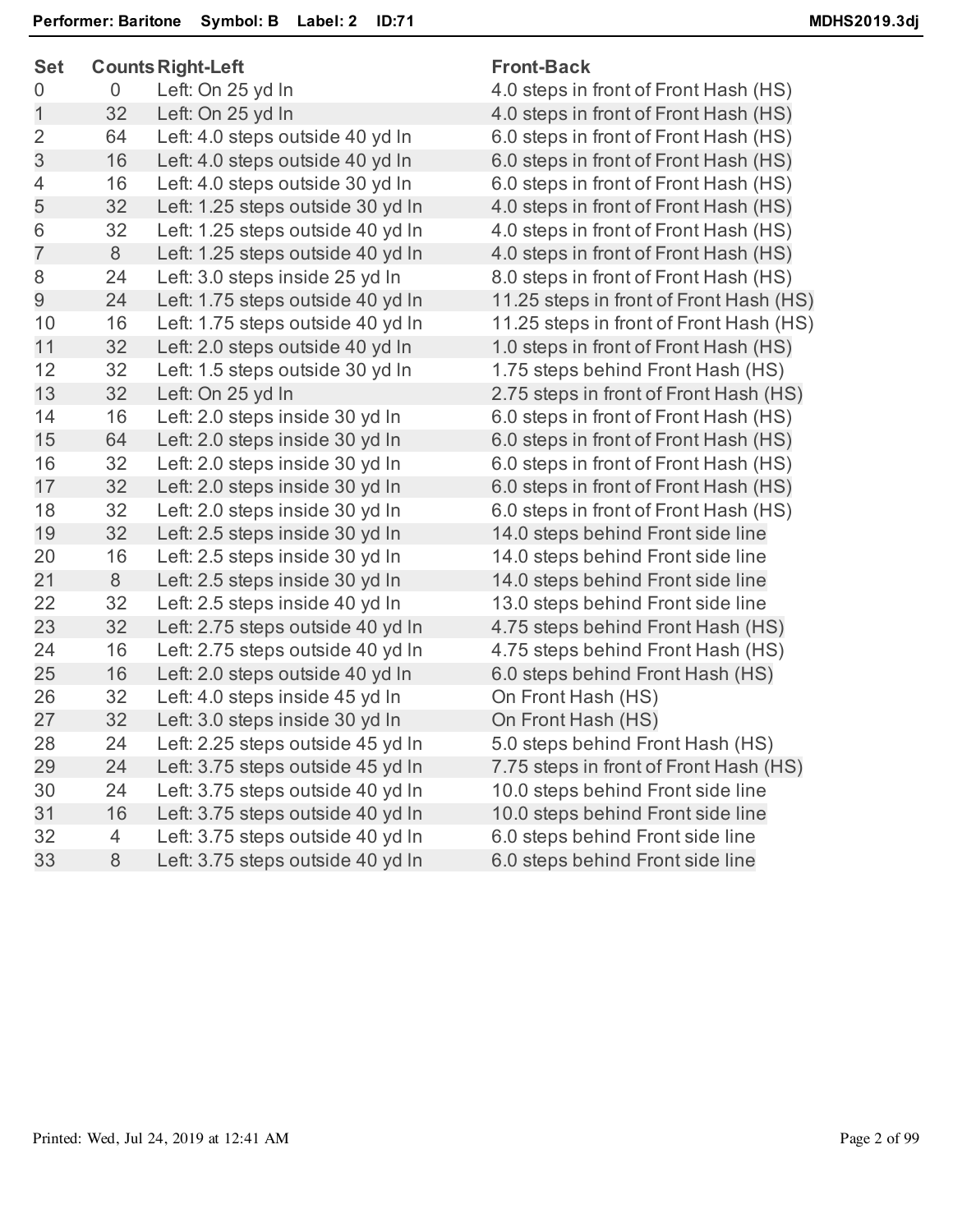| つにし            |                | Counts Night-Left                 | ι ινικ-ρασκ             |
|----------------|----------------|-----------------------------------|-------------------------|
| 0              | $\overline{0}$ | Left: On 25 yd In                 | 4.0 steps behind Fro    |
| $\mathbf 1$    | 32             | Left: On 25 yd In                 | 4.0 steps behind Fro    |
| $\overline{2}$ | 64             | Left: 4.0 steps outside 40 yd In  | 2.0 steps in front of I |
| 3              | 16             | Left: 4.0 steps outside 40 yd In  | 2.0 steps in front of I |
| 4              | 16             | Left: 4.0 steps outside 30 yd In  | 2.0 steps in front of I |
| 5              | 32             | Left: 4.0 steps outside 30 yd In  | 4.0 steps in front of I |
| 6              | 32             | Left: 4.0 steps outside 40 yd In  | 4.0 steps in front of I |
| $\overline{7}$ | 8              | Left: 4.0 steps outside 40 yd In  | 4.0 steps in front of I |
| 8              | 24             | Left: On 25 yd In                 | 8.0 steps in front of I |
| 9              | 24             | Left: 3.75 steps inside 35 yd In  | 12.5 steps in front of  |
| 10             | 16             | Left: 3.75 steps inside 35 yd In  | 12.5 steps in front of  |
| 11             | 32             | Left: 2.0 steps inside 35 yd In   | 1.0 steps in front of I |
| 12             | 32             | Left: 3.25 steps outside 30 yd In | 0.75 steps in front of  |
| 13             | 32             | Left: On 25 yd In                 | 5.5 steps in front of I |
| 14             | 16             | Left: 2.0 steps outside 30 yd In  | 10.0 steps in front of  |
| 15             | 64             | Left: 2.0 steps outside 30 yd In  | 10.0 steps in front of  |
| 16             | 32             | Left: 2.0 steps outside 30 yd In  | 10.0 steps in front of  |
| 17             | 32             | Left: 2.0 steps outside 30 yd In  | 10.0 steps in front of  |
| 18             | 32             | Left: 2.0 steps outside 30 yd In  | 10.0 steps in front of  |
| 19             | 32             | Left: 2.75 steps outside 35 yd In | 14.0 steps behind F     |
| 20             | 16             | Left: 2.75 steps outside 35 yd In | 14.0 steps behind F     |
| 21             | 8              | Left: 2.75 steps outside 35 yd In | 14.0 steps behind F     |
| 22             | 32             | Left: 3.0 steps outside 45 yd In  | 13.75 steps behind      |
| 23             | 32             | Left: 2.0 steps outside 40 yd In  | 2.0 steps behind Fro    |
| 24             | 16             | Left: 2.0 steps outside 40 yd In  | 2.0 steps behind Fro    |
| 25             | 16             | Left: On 40 yd In                 | 4.0 steps behind Fro    |
| 26             | 32             | Left: 1.25 steps outside 50 yd In | On Front Hash (HS)      |
| 27             | 32             | Left: 2.25 steps outside 35 yd In | On Front Hash (HS)      |
| 28             | 24             | Left: 0.75 steps outside 45 yd In | 3.0 steps behind Fro    |
| 29             | 24             | Left: 1.5 steps inside 40 yd In   | 7.5 steps in front of I |
| 30             | 24             | Left: 1.25 steps outside 40 yd In | 9.0 steps behind Fro    |
| 31             | 16             | Left: 1.25 steps outside 40 yd In | 9.0 steps behind Fro    |
| 32             | 4              | Left: 1.25 steps outside 40 yd In | 5.0 steps behind Fro    |
| 33             | 8              | Left: 1.25 steps outside 40 yd In | 5.0 steps behind Fro    |
|                |                |                                   |                         |

## **Set CountsRight-Left Front-Back**

ehind Front Hash (HS) ehind Front Hash (HS) front of Front Hash (HS) front of Front Hash (HS) front of Front Hash (HS) front of Front Hash (HS) front of Front Hash (HS) front of Front Hash (HS) front of Front Hash (HS) n front of Front Hash (HS) n front of Front Hash (HS) front of Front Hash (HS) n front of Front Hash (HS) front of Front Hash (HS) n front of Front Hash (HS) n front of Front Hash (HS) n front of Front Hash (HS) n front of Front Hash (HS) n front of Front Hash (HS) behind Front side line behind Front side line behind Front side line behind Front side line ehind Front Hash (HS) ehind Front Hash (HS) ehind Front Hash (HS) ehind Front Hash (HS) front of Front Hash (HS) **Examelerie 1.25 sheeft:** 1.25 steps on 1.25 steps behind Front side line **Shind Front side line** ehind Front side line **Shind Front side line**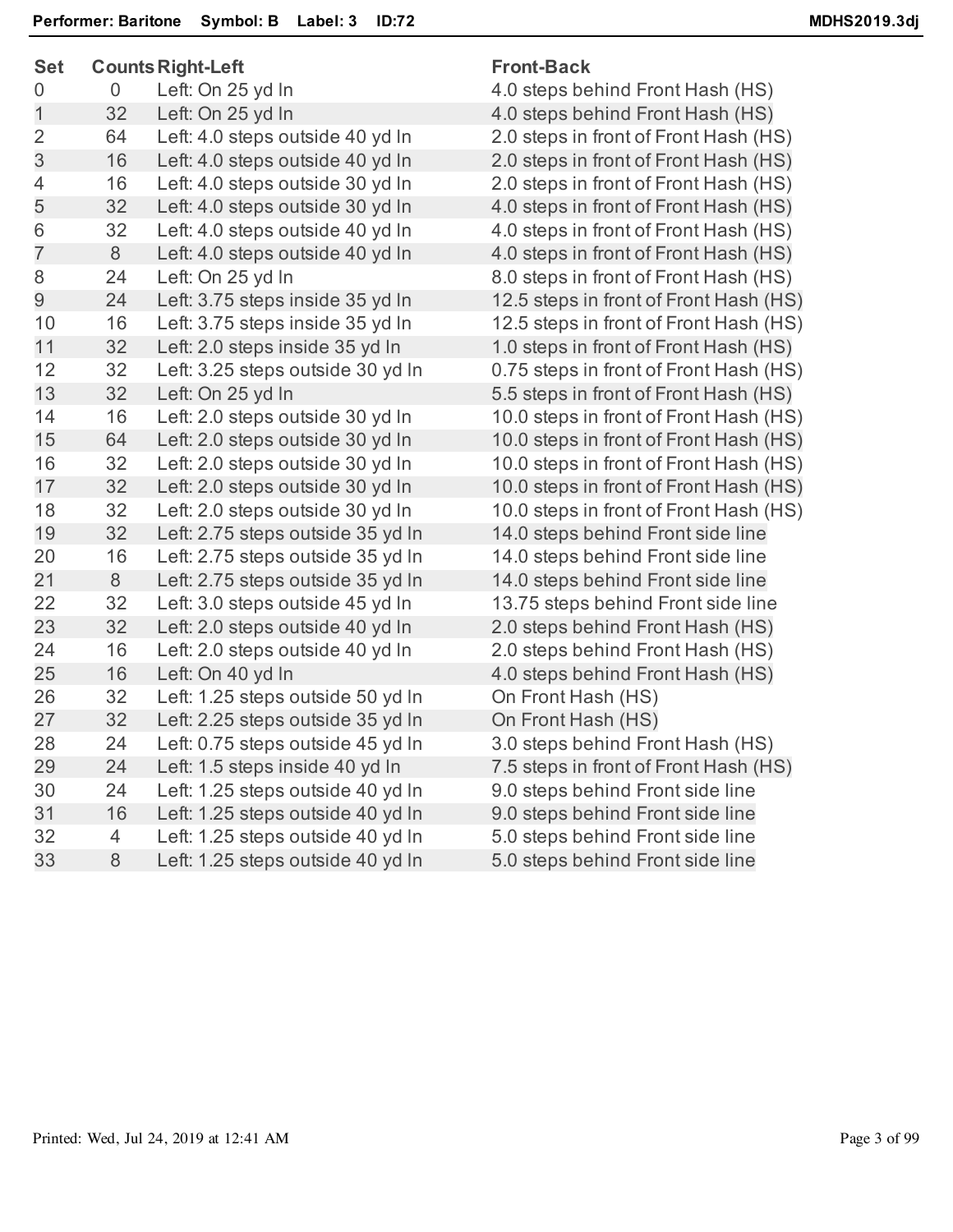| <b>Set</b>     |    | <b>Counts Right-Left</b>          | <b>Front-Back</b>                       |
|----------------|----|-----------------------------------|-----------------------------------------|
| 0              | 0  | Left: On 30 yd In                 | 4.0 steps behind Front Hash (HS)        |
| 1              | 32 | Left: On 30 yd In                 | 4.0 steps behind Front Hash (HS)        |
| $\overline{2}$ | 64 | Left: On 40 yd In                 | 2.0 steps in front of Front Hash (HS)   |
| 3              | 16 | Left: On 40 yd In                 | 2.0 steps in front of Front Hash (HS)   |
| 4              | 16 | Left: On 30 yd In                 | 2.0 steps in front of Front Hash (HS)   |
| 5              | 32 | Left: 4.0 steps outside 30 yd In  | 1.25 steps in front of Front Hash (HS)  |
| 6              | 32 | Left: 1.25 steps inside 35 yd In  | 4.0 steps in front of Front Hash (HS)   |
| $\overline{7}$ | 8  | Left: 1.25 steps inside 35 yd In  | 4.0 steps in front of Front Hash (HS)   |
| 8              | 24 | Left: 3.0 steps outside 25 yd In  | 8.0 steps in front of Front Hash (HS)   |
| 9              | 24 | Left: 1.0 steps inside 35 yd In   | 13.75 steps in front of Front Hash (HS) |
| 10             | 16 | Left: 1.0 steps inside 35 yd In   | 13.75 steps in front of Front Hash (HS) |
| 11             | 32 | Left: 2.0 steps outside 35 yd In  | 1.0 steps in front of Front Hash (HS)   |
| 12             | 32 | Left: 3.25 steps inside 25 yd In  | 3.0 steps in front of Front Hash (HS)   |
| 13             | 32 | Left: On 25 yd In                 | 8.25 steps in front of Front Hash (HS)  |
| 14             | 16 | Left: 2.0 steps inside 30 yd In   | 14.0 steps behind Front side line       |
| 15             | 64 | Left: 2.0 steps inside 30 yd In   | 14.0 steps behind Front side line       |
| 16             | 32 | Left: 2.0 steps inside 30 yd In   | 14.0 steps behind Front side line       |
| 17             | 32 | Left: 2.0 steps inside 30 yd In   | 14.0 steps behind Front side line       |
| 18             | 32 | Left: 2.0 steps inside 30 yd In   | 14.0 steps behind Front side line       |
| 19             | 32 | Left: 0.25 steps outside 35 yd In | 14.0 steps behind Front side line       |
| 20             | 16 | Left: 0.25 steps outside 35 yd In | 14.0 steps behind Front side line       |
| 21             | 8  | Left: 0.25 steps outside 35 yd In | 14.0 steps behind Front side line       |
| 22             | 32 | Left: 0.5 steps outside 45 yd In  | 13.25 steps in front of Front Hash (HS) |
| 23             | 32 | Left: 0.75 steps inside 40 yd In  | 1.25 steps behind Front Hash (HS)       |
| 24             | 16 | Left: 0.75 steps inside 40 yd In  | 1.25 steps behind Front Hash (HS)       |
| 25             | 16 | Left: 1.75 steps inside 40 yd In  | 2.25 steps behind Front Hash (HS)       |
| 26             | 32 | Right: 1.5 steps outside 50 yd In | On Front Hash (HS)                      |
| 27             | 32 | Left: 0.5 steps inside 35 yd In   | On Front Hash (HS)                      |
| 28             | 24 | Left: 0.75 steps inside 45 yd In  | 0.5 steps behind Front Hash (HS)        |
| 29             | 24 | Left: 1.25 steps outside 40 yd In | 7.25 steps in front of Front Hash (HS)  |
| 30             | 24 | Left: 1.25 steps inside 40 yd In  | 8.25 steps behind Front side line       |
| 31             | 16 | Left: 1.25 steps inside 40 yd In  | 8.25 steps behind Front side line       |
| 32             | 4  | Left: 1.25 steps inside 40 yd In  | 4.25 steps behind Front side line       |
| 33             | 8  | Left: 1.25 steps inside 40 yd In  | 4.25 steps behind Front side line       |
|                |    |                                   |                                         |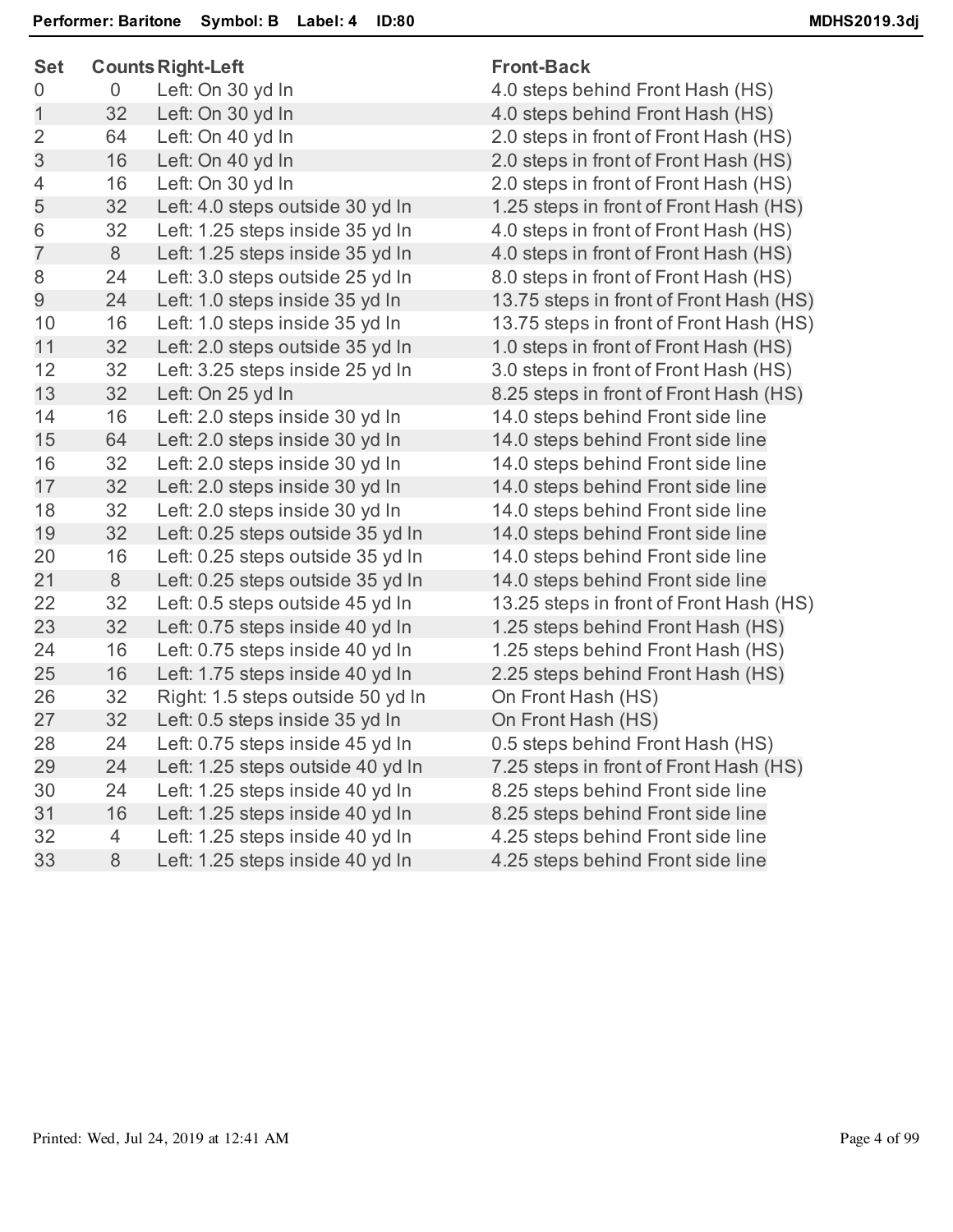| <b>Set</b>     |                | <b>Counts Right-Left</b>          | <b>Front-Back</b>                       |  |
|----------------|----------------|-----------------------------------|-----------------------------------------|--|
| 0              | $\overline{0}$ | Left: On 35 yd In                 | 4.0 steps behind Front Hash (HS)        |  |
| $\mathbf 1$    | 32             | Left: On 35 yd In                 | 4.0 steps behind Front Hash (HS)        |  |
| $\overline{2}$ | 64             | Left: 4.0 steps outside 45 yd In  | 2.0 steps in front of Front Hash (HS)   |  |
| 3              | 16             | Left: 4.0 steps outside 45 yd In  | 2.0 steps in front of Front Hash (HS)   |  |
| 4              | 16             | Left: 4.0 steps outside 35 yd In  | 2.0 steps in front of Front Hash (HS)   |  |
| 5              | 32             | Left: 4.0 steps outside 30 yd In  | 1.25 steps behind Front Hash (HS)       |  |
| 6              | 32             | Left: 1.25 steps outside 35 yd In | 4.0 steps in front of Front Hash (HS)   |  |
| $\overline{7}$ | 8              | Left: 1.25 steps outside 35 yd In | 4.0 steps in front of Front Hash (HS)   |  |
| 8              | 24             | Left: 2.0 steps inside 20 yd In   | 8.0 steps in front of Front Hash (HS)   |  |
| 9              | 24             | Left: 1.5 steps outside 35 yd In  | 13.25 steps behind Front side line      |  |
| 10             | 16             | Left: 1.5 steps outside 35 yd In  | 13.25 steps behind Front side line      |  |
| 11             | 32             | Left: 2.0 steps inside 30 yd In   | 1.0 steps in front of Front Hash (HS)   |  |
| 12             | 32             | Left: 1.75 steps inside 25 yd In  | 5.5 steps in front of Front Hash (HS)   |  |
| 13             | 32             | Left: On 25 yd In                 | 10.75 steps in front of Front Hash (HS) |  |
| 14             | 16             | Left: 2.0 steps outside 30 yd In  | 10.0 steps behind Front side line       |  |
| 15             | 64             | Left: 2.0 steps outside 30 yd In  | 10.0 steps behind Front side line       |  |
| 16             | 32             | Left: 2.0 steps outside 30 yd In  | 10.0 steps behind Front side line       |  |
| 17             | 32             | Left: 2.0 steps outside 30 yd In  | 10.0 steps behind Front side line       |  |
| 18             | 32             | Left: 2.0 steps outside 30 yd In  | 10.0 steps behind Front side line       |  |
| 19             | 32             | Left: 2.5 steps inside 35 yd In   | 14.0 steps behind Front side line       |  |
| 20             | 16             | Left: 2.5 steps inside 35 yd In   | 14.0 steps behind Front side line       |  |
| 21             | 8              | Left: 2.5 steps inside 35 yd In   | 14.0 steps behind Front side line       |  |
| 22             | 32             | Left: 2.25 steps inside 45 yd In  | 12.5 steps in front of Front Hash (HS)  |  |
| 23             | 32             | Left: 2.75 steps inside 40 yd In  | 3.25 steps behind Front Hash (HS)       |  |
| 24             | 16             | Left: 2.75 steps inside 40 yd In  | 3.25 steps behind Front Hash (HS)       |  |
| 25             | 16             | Left: 3.5 steps inside 40 yd In   | 0.5 steps behind Front Hash (HS)        |  |
| 26             | 32             | Right: 3.75 steps inside 45 yd In | On Front Hash (HS)                      |  |
| 27             | 32             | Left: 3.25 steps inside 35 yd In  | On Front Hash (HS)                      |  |
| 28             | 24             | Left: 1.25 steps inside 45 yd In  | 2.0 steps in front of Front Hash (HS)   |  |
| 29             | 24             | Left: 4.0 steps outside 40 yd In  | 7.25 steps in front of Front Hash (HS)  |  |
| 30             | 24             | Left: 4.0 steps inside 40 yd In   | 7.5 steps behind Front side line        |  |
| 31             | 16             | Left: 4.0 steps inside 40 yd In   | 7.5 steps behind Front side line        |  |
| 32             | $\overline{4}$ | Left: 4.0 steps inside 40 yd In   | 3.5 steps behind Front side line        |  |
| 33             | 8              | Left: 4.0 steps inside 40 yd In   | 3.5 steps behind Front side line        |  |